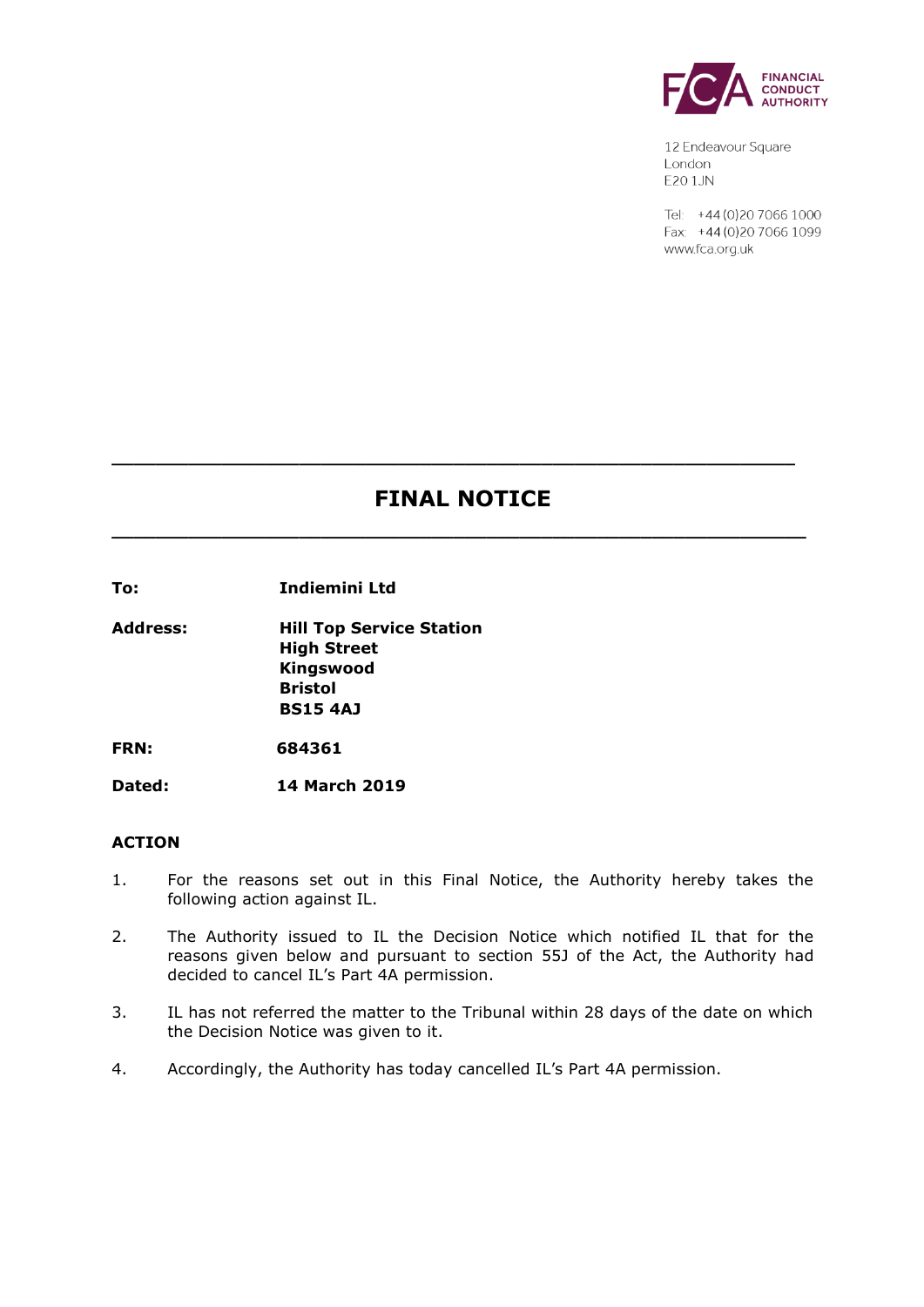#### **DEFINITIONS**

5. The definitions below are used in this Final Notice:

"the Act" means the Financial Services and Markets Act 2000;

"the Authority" means the Financial Conduct Authority;

"the Decision Notice" means the Decision Notice issued by the Authority to IL dated 11 December 2018;

"IL" means Indiemini Ltd;

"IL's Part 4A permission" means the permission granted by the Authority to IL pursuant to Part 4A of the Act;

"the Overdue Balance" means the outstanding sum of  $£151$ , owed by IL to the Authority for annual fees and levies for the period 1 April 2017 to 31 March 2018, which was due for payment by 28 April 2018;

"the Principles" means the Authority's Principles for Businesses;

"the suitability Threshold Condition" means the threshold condition set out in paragraph 2E of Schedule 6 to the Act;

"the Threshold Conditions" means the threshold conditions set out in Schedule 6 to the Act;

"the Tribunal" means the Upper Tribunal (Tax and Chancery Chamber); and

"the Warning Notice" means the Warning Notice issued by the Authority to IL dated 14 November 2018.

## **REASONS FOR THE ACTION**

- 6. On the basis of the facts and matters and conclusions described in the Warning Notice, and in the Decision Notice, it appears to the Authority that IL is failing to satisfy the suitability Threshold Condition, in that the Authority is not satisfied that IL is a fit and proper person having regard to all the circumstances, including whether IL managed its business in such a way as to ensure that its affairs were conducted in a sound and prudent manner.
- 7. IL has failed to pay the Overdue Balance and it has not been open and cooperative in all its dealings with the Authority, in that IL has failed to respond to the Authority's repeated requests for it to pay the Overdue Balance, and has thereby failed to comply with Principle 11 of the Principles and to satisfy the Authority that it is ready, willing and organised to comply with the requirements and standards of the regulatory system.
- 8. These failures, which are significant in the context of IL's suitability, lead the Authority to conclude that IL has failed to manage its business in such a way as to ensure that its affairs are conducted in a sound and prudent manner, that it is not a fit and proper person, and that it is therefore failing to satisfy the Threshold Conditions in relation to the regulated activities for which it has had a permission.